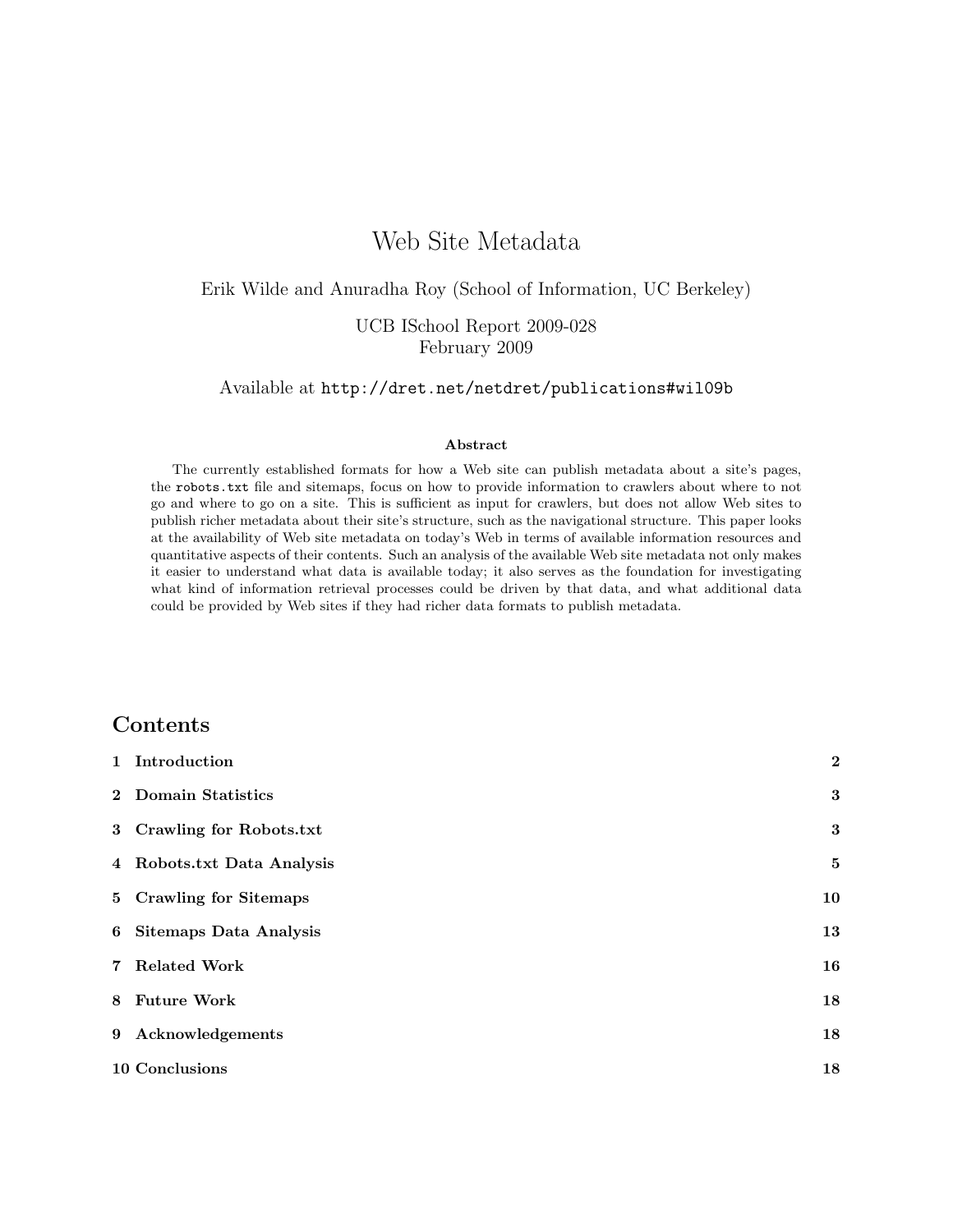#### <span id="page-1-0"></span>1 Introduction

Most information resources on the Web are Web sites, informally defined as a set of Web pages made available by some information provider. While the concept of a Web site is only loosely defined, it is often associated with all Web pages available under one domain (this could be generalized to all Web pages using the same URI prefix, but for the purpose of this paper, we look at domain-based sites only). Web sites are usually accessed by Web crawlers [\[9\]](#page-18-0) which systematically retrieve Web pages, in most cases to drive later stages of indexing them for eventually driving a search engine. To allow Web sites some level of control over crawlers, the informal robots.txt format  $[7]$  — sometimes also referred to as the Robots Exclusion Protocol (REP) – is the established way of how a Web site can control crawlers. This format can only be used on a per-domain basis, and specifies rules for all pages under that domain.

The robots.txt format is a simple way of how a site can publish metadata about itself; in that case with the sole purpose of controlling (most often by limiting) crawler access to the site. This assumes that crawlers get information about available URIs from other source; in most cases this happens by following links on already crawled pages. On the other hand, sites often want to be crawled so that their contents are available through search engines, and the *sitemaps* format<sup>1</sup> allows sites to publish lists of URIs which they want to advertise to crawlers. Sitemaps can be made available to crawlers in different ways; they can be directly advertised through user interfaces or an HTTP ping interface to individual crawlers, or they can be specified in the robots.txt file.

Sitemap information can be useful for exposing the Deep Web [\[6,](#page-18-0) [8\]](#page-18-0), for example, those pages that are accessible only through HTML forms. Because search engine crawlers typically discover pages by following links, large portions of the Web can be hidden from crawlers, and thus might never be indexed, and thus never show up in search results. Thus, without sitemap information, search engine crawlers might not be able to find these pages. Since sitemap information may be incomplete and/or inaccurate, search engines have to rely on other techniques to completely crawl the deep Web.

Large search engines crawl different parts of the web with different frequencies. For example, news sites will likely be crawled (and indexed) much more frequently than sites that change infrequently. Sitemap information (in particular, information within lastmod tags) can be used by crawlers to set their crawl schedules. How much of this information is used by current search engines is unknown.

With only these two formats, Web sites currently have only a limited way of publishing their site's structure in a machine-readable way, and these ways are mainly intended to steer crawlers. This paper describes the Web site metadata that we found when we were crawling for robots.txt files and sitemaps. Beyond that, we envision to provide Web sites with a better way to expose their navigation structure, so that it can be used for improving a site's usability and/or accessibility. The work presented in this paper is the first set of results from a project [\[14\]](#page-18-0) that attempts to derive information about a Web site's navigational structure from available metadata, and introduces a data format for Web sites (as an extension of the sitemaps format) to make that data available explicitly, if they wish to do so.

The current Web site metadata already allows crawlers to get information about a site's structure, they can do so by using a Web site's URIs as they are listed in the robots.txt and sitemaps files, and if they are associated with a search engine, they can also use click data to learn about a site's popular pages. In that case, site metadata combined with the click data can be used for approximating a site's navigation structure. Figure [1](#page-2-0) shows an example for such an algorithmically computed site map.

Site metadata on the one hand greatly improves the interaction of humans with a site, because many tasks on a site require accessing more than one page on the site. On the other hand, even though explicit navigation often is provided through Web page design, IR techniques can be used to algorithmically infer site metadata for tasks other than direct user interaction with a Web site. Google's search results, for example, occasionally include a small "site map" (called "sitelinks") for highly ranked search results (Figure [1](#page-2-0) shows an

<sup>1</sup><http://www.sitemaps.org/>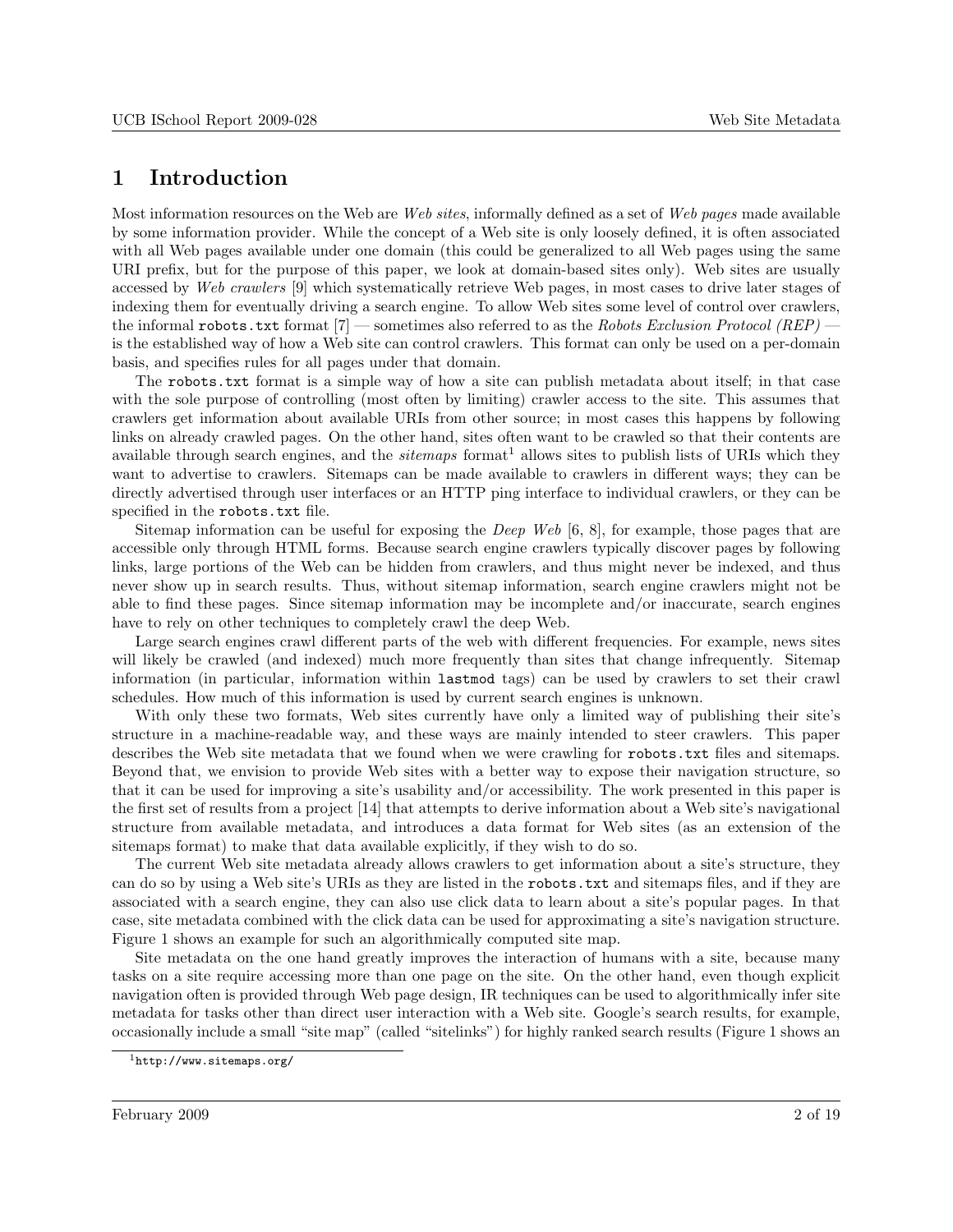<span id="page-2-0"></span>

|                                                                                                                                                                                                                                                                    | berkeley school of information                                              | Search |  |  |
|--------------------------------------------------------------------------------------------------------------------------------------------------------------------------------------------------------------------------------------------------------------------|-----------------------------------------------------------------------------|--------|--|--|
| Web                                                                                                                                                                                                                                                                |                                                                             |        |  |  |
| UC Berkeley School of Information   Home<br>UC Berkeley School of Information · UC Berkeley  Friends and alumni of the school<br>from 1967 to 2007 joined Dean Saxenian for a festive reception during<br>www.ischool.berkeley.edu/ - 13k - Cached - Similar pages |                                                                             |        |  |  |
| Master's Program<br>Faculty<br>Courses<br>Ph.D                                                                                                                                                                                                                     | Applying to the iSchool<br>Programs Overview<br><b>Students</b><br>Programs |        |  |  |
| More results from berkeley.edu »                                                                                                                                                                                                                                   |                                                                             |        |  |  |

Figure 1: Algorithmically Computed Site Map

example). This demonstrates the fact that site metadata can have useful applications beyond crawling, and since most Web sites use content management systems to publish their site anyway, exposing site metadata in a richer format than just sitemaps in many cases could be easily implemented by Web sites.

This paper first presents the starting dataset for the domains to be crawled (Section 2) and then the crawling process for robots.txt files and the results from that process (Sections 3 and [4\)](#page-4-0). We continue by describing the crawling process for sitemaps files and the results from that process (Sections [5](#page-9-0) and [6\)](#page-12-0). We conclude the paper by describing related and future work (Sections [7](#page-15-0) and [8\)](#page-17-0).

#### 2 Domain Statistics

Our starting point is Alexa's dataset of the most popular 100'000 domains. This dataset has some bias, based on the way this dataset is collected. Even though the exact method of how the dataset is collected is not published, we chose to accept the bias, because our research does not depend on the exact ranking of popular domains, but instead just depends on a reasonably large set of popular domains. Before we describe our use of the domain name dataset, here are some basic statistics about it. The distribution of top-level domains *(TLDs)* in that dataset is shown in Figure [2.](#page-3-0)

Based on this dataset, our crawling process requests robots.txt files from all domains (described in Section 3).

#### 3 Crawling for Robots.txt

Starting from Alexa's dataset of the most popular 100'000 domains, we collect robots.txt files. The strategy for that is a simply two-step process. First, the domain name itself is used to request the file, for example sending a request for http://domain.com/robots.txt. In most cases, if there is a robots.txt, it is either served directly, or there is an HTTP redirect to the www-prefixed URI, such as http://www.domain.com/robots.txt. However, some servers are setup to redirect any requests for http://domain.com/\* to http://www.domain.com/, in which case the request for robots.txt is redirected to the site's home page. Hence, we check the result of requesting http://domain.com/robots.txt with simple heuristics whether it is HTML, and if it is, we request http://www.domain.com/robots.txt.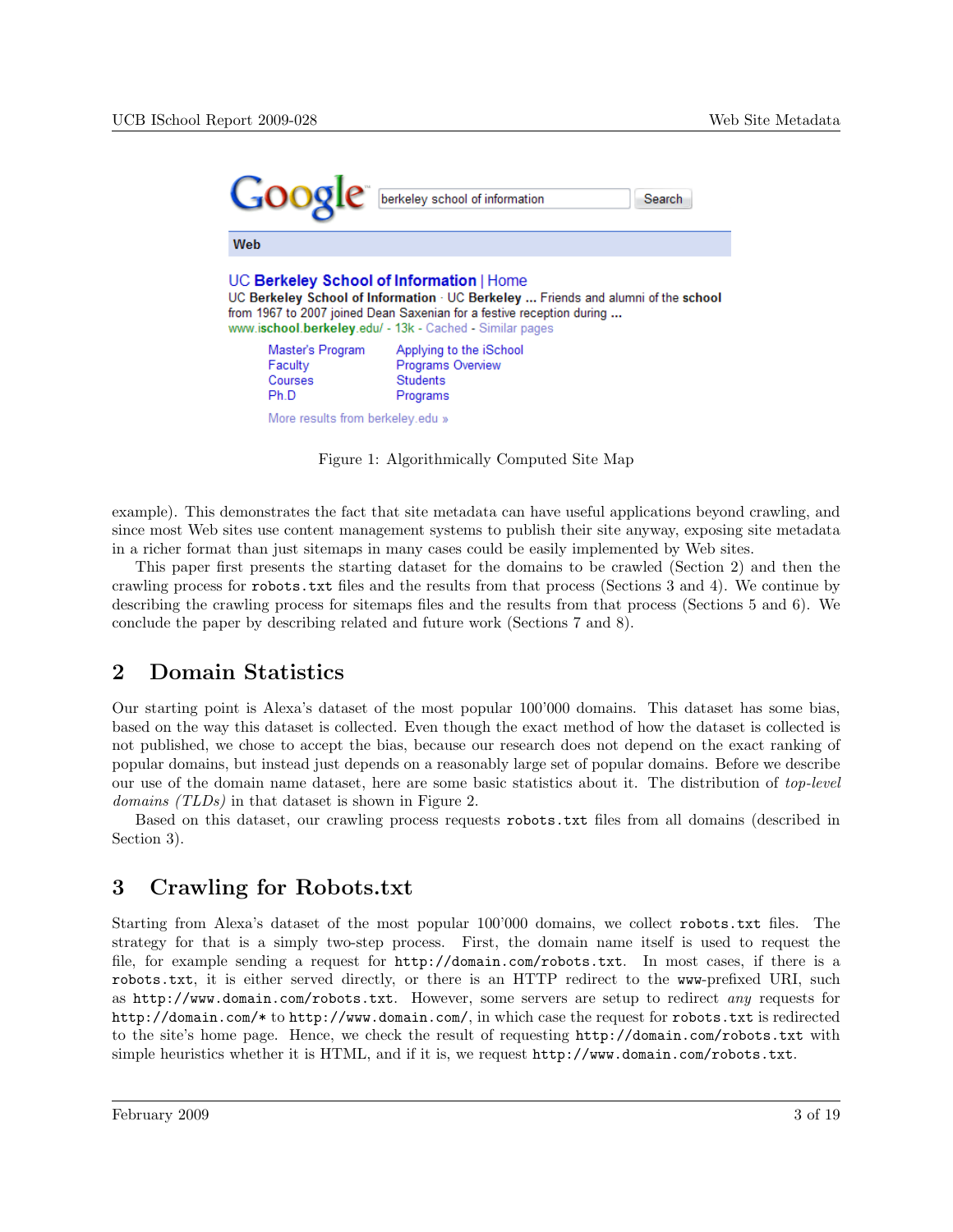<span id="page-3-0"></span>

Figure 2: Distribution of TLDs in Popular Domains

Based on this simple two-step process, our crawl of 100'000 domains for robots.txt files yields 44'832 files; more detailed statistics about these files can be found in Section [4.](#page-4-0) Various error conditions can be encountered when requesting the files. Here is a collection of the most frequent error conditions when requesting or processing robots.txt files:

- Server Errors: Some servers encounter internal misconfigurations and return server errors (we received 500, 503, and 504 responses). Some have badly configured redirects, in which case the redirect points to unintended resources (such as http://www.domain.comrobots.txt, omitting the slash). In all of these cases it is impossible to retrieve a robots.txt file.
- Media Type Errors: Some servers respond with a text/html entity to the request. In most cases, they still serve a plain text file, but it is mislabeled as a different media type.
- Charset Issues: If the server does respond with a robots.txt file, there can be character set issues. These may manifest themselves as references to non-existing character sets (for example, windwos-1251, win-1251,<sup>2</sup> and Latin-1<sup>3</sup>), character sets not supported on the client side, and robots.txt files containing errors with respect to the signaled character set.
- Size: The biggest robots.txt file is 12.3MB. While this is not a very big file, it is quite a bit larger than anticipated (see Figure [4](#page-5-0) for a distribution of files sizes).<sup>4</sup>
- Connection Problems: A number of servers did not properly close the connection, so that connections would remain open for a long time. Another problem were dropped connections. However, in the vast majority of cases, connections were handled properly by the crawled servers.

<sup>2</sup>These two should be windows-1251.

<sup>3</sup>This should be latin1 or ISO-8859-1 (preferred).

<sup>4</sup>Most bigger files, though, are either HTML (caused by improper redirects) or text-based sitemaps, which are (usually long) line-by-line lists of a site's URIs.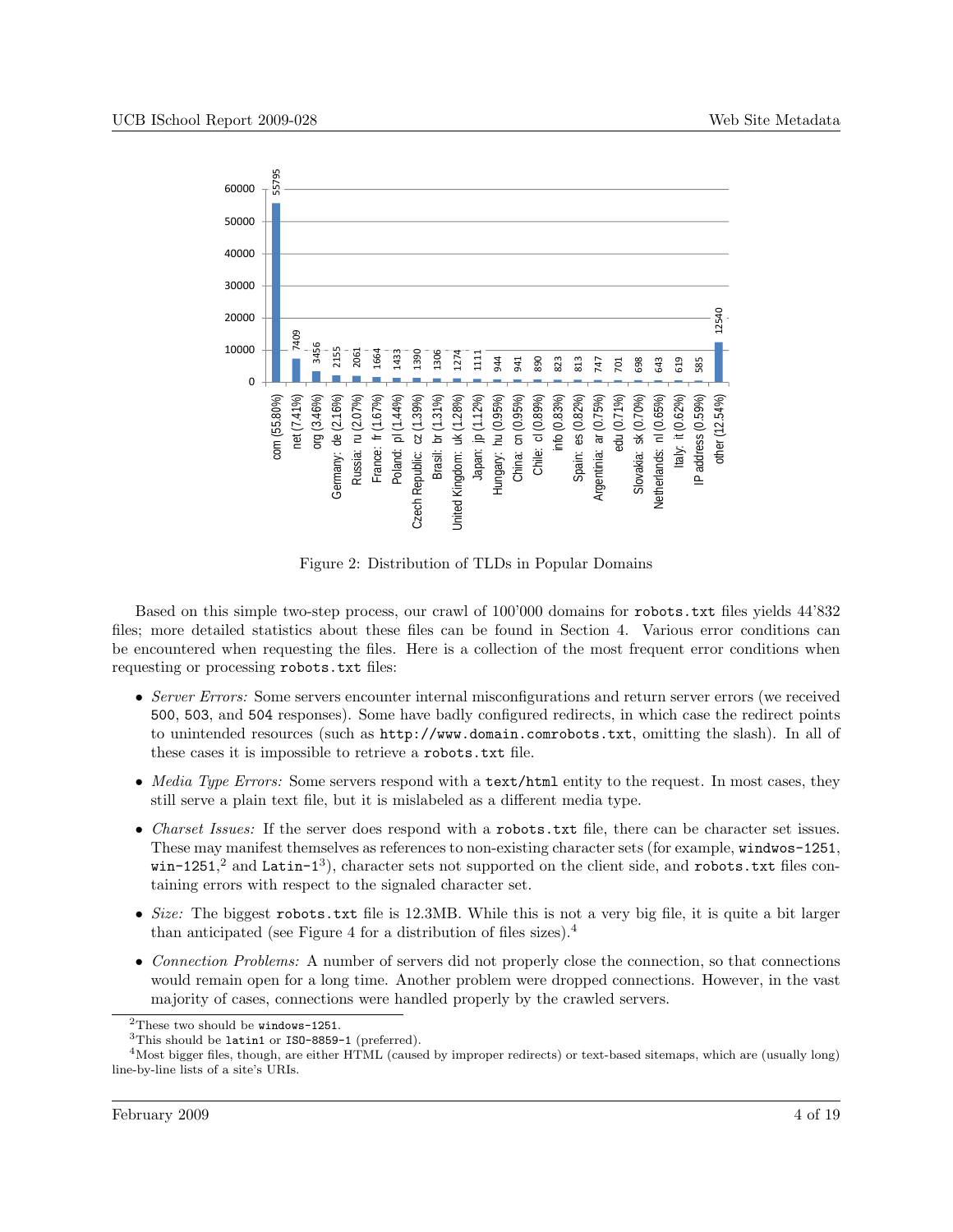<span id="page-4-0"></span>We do not fully implement error recovery (such as trying to fix corrupted robots.txt files and retrying failed connection attempts), because error conditions are only encountered in a small fraction of cases. This means that our crawl yields slightly fewer robots.txt files than it could with a more robust crawling mechanism, but that is an acceptable compromise allowing a less complex crawler implementation.

One interesting case is a 380'000 lines, 12.3MB robots.txt file from cityweekend.com.cn. Apparently, this robots.txt file lists many user accounts on that site, and specifically sets Disallow rules for them. Strictly speaking, this might be necessary if crawlers are to be controlled in specific subsets of user-specific pages, because robots.txt rules do not support patterns to be specified for URIs, they only support prefixes. On the other hand, it seems unlikely that crawlers will interpret files of that size, and there also is the issue of potentially unintended disclosure of account data (discussed in more detail in Section [5.1\)](#page-11-0).

The specification of the robots.txt file format only defines the three fields User-Agent, Disallow, and Allow. However, the specification does allow other fields as well, as long as they are based on the same basic syntax. Some other fields that are used are Noindex, Crawl-Delay, Request-Rate, and Visit-Time fields, which are defined by specific crawlers, and apparently Web site administrators seem to believe these fields are (at least potentially) interpreted by crawlers.<sup>5</sup> Section 4 contains a more complete list of the fields in our sample of robots.txt files, as well as other statistics about that data set.

#### 4 Robots.txt Data Analysis

The robots.txt files crawled as described in Section [3](#page-2-0) are mainly intended as a starting point to find sitemap information, as described in Section [5.](#page-9-0) However, because the available literature does not present a lot of data about large-scale collections of robots.txt files, we first present some statistics about the dataset obtained in the first step of our study.



Figure 3: Distribution of Site Metadata

Figure 3 shows the distribution of site metadata in terms of domain ranking. It shows the likelihood of a robots.txt file and of sitemap information being available depending on the popularity of the domain (the overall averages are 45.1% for robots.txt files and 6.3% for sitemap information). The solid line shows the likelihood of a robots.txt file being available, and the dashed line shows the likelihood of sitemap information being available (because in our setup sitemaps are only discovered through robots.txt files, the second line can never be higher than the first line, and for our data always is considerably lower than the

 $5$ Noindex has been introduced by Google and Crawl-Delay has been introduced by Microsoft.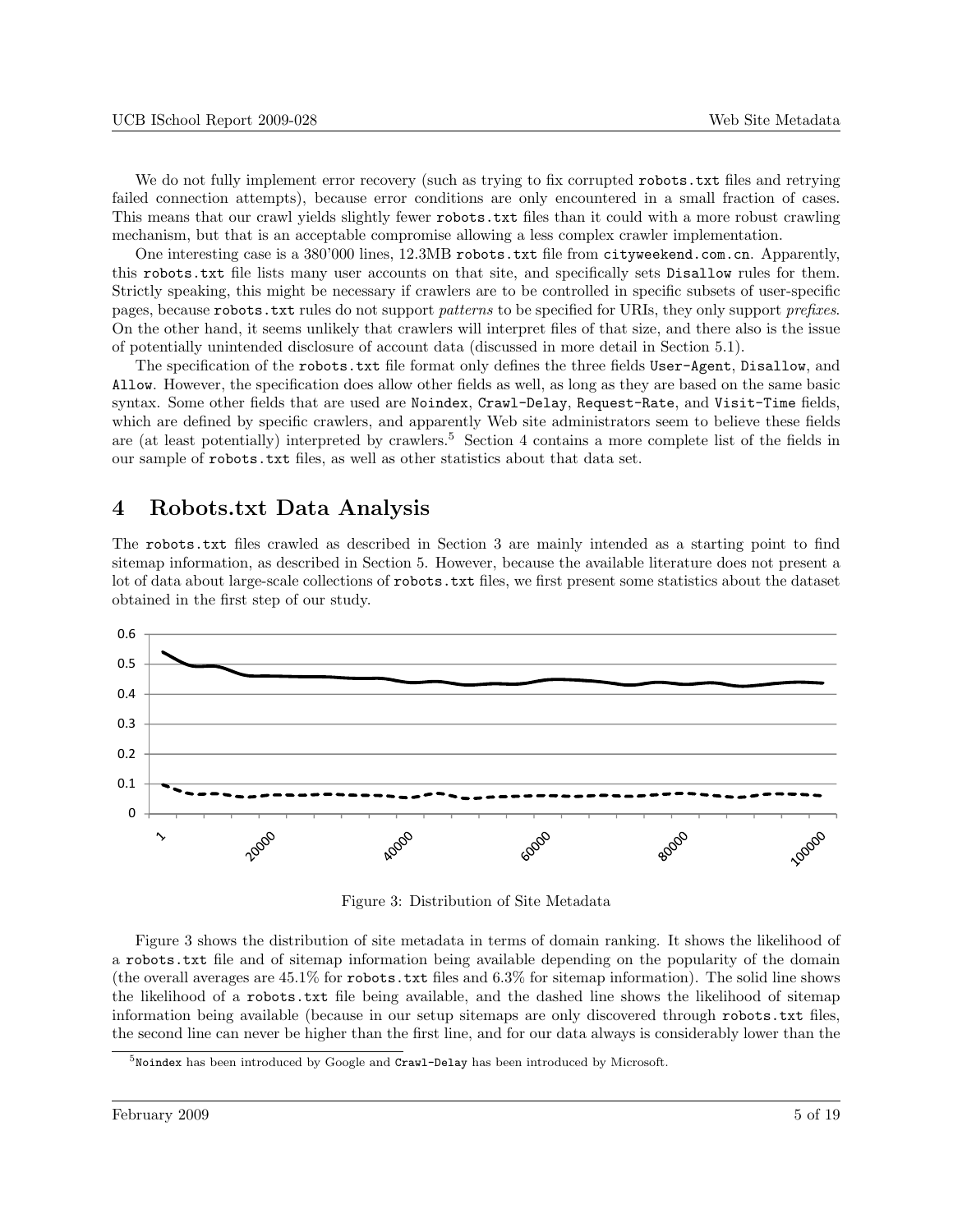<span id="page-5-0"></span>first). It can be seen that there is a slight correlation between domain popularity and metadata availability (but mostly so for the most popular domains), which makes sense, because more popular sites probably invest more effort in being as visible and as accessible as possible.



Figure 4: Distribution of robots.txt Size

Figure 4 shows the distribution of the size of robots.txt files (in lines) over the number of robots.txt files. It is a heavy-tail distribution with the average size being 29.8 lines ( $\sigma = 293.4$ ) with a median of 7 lines. Since there is a fair number of rather large robots.txt files in our dataset, we want to understand the reasons for these sizes. robots.txt files can become large for two reasons: because they contain individual configurations for a large number of user agents, or because they contain a lot of instructions for one user agent (or a combination of these two reasons). We therefore looked at how many individual configuration sections for specific user agents the robots.txt files contain.

Figure [5](#page-6-0) shows the result of this analysis. Again, it is a heavy-tail distribution with an average of 6 sections ( $\sigma = 29.5$ ) and a median of 2. However, in this case there is a noticeable peak in the long tail, with the center at robots.txt files having 120 user agent configuration sections.

Our assumption is that this peak has its origin in some widely used and reused template that originally had 120 configuration sections, and then was adapted for various sites by adding or removing some of these sections. There is a variety of templates and generators for robots.txt files available on the Web, so assuming that one of these gained popularity is a reasonable explanation of the peak around 120 configuration sections.

To better understand how current robots.txt files are using fields to steer crawlers, we looked at the overall usage of fields. As stated in Section [3,](#page-2-0) only the three fields User-Agent, Disallow, and Allow are defined by the robots.txt file format, but some other fields also have gained some acceptance. Table [1](#page-6-0) contains a list of the ten most popular fields we found (sorted by the number of files containing this field, based on the dataset of 44'832 files), also listing how many occurrences were found in total, and the average number of occurrences per file based on the number of files in which this field was used.

The three standard robots.txt fields are among the most frequently used ones, and the popularity of fields drops significantly after the top five. The Sitemap field points to a sitemap and is what we use for the second step of our crawling process (described in Section [5\)](#page-9-0). Most of the other fields we found are fields only supported by particular crawlers, so if they do appear in an appropriate User-Agent section, they can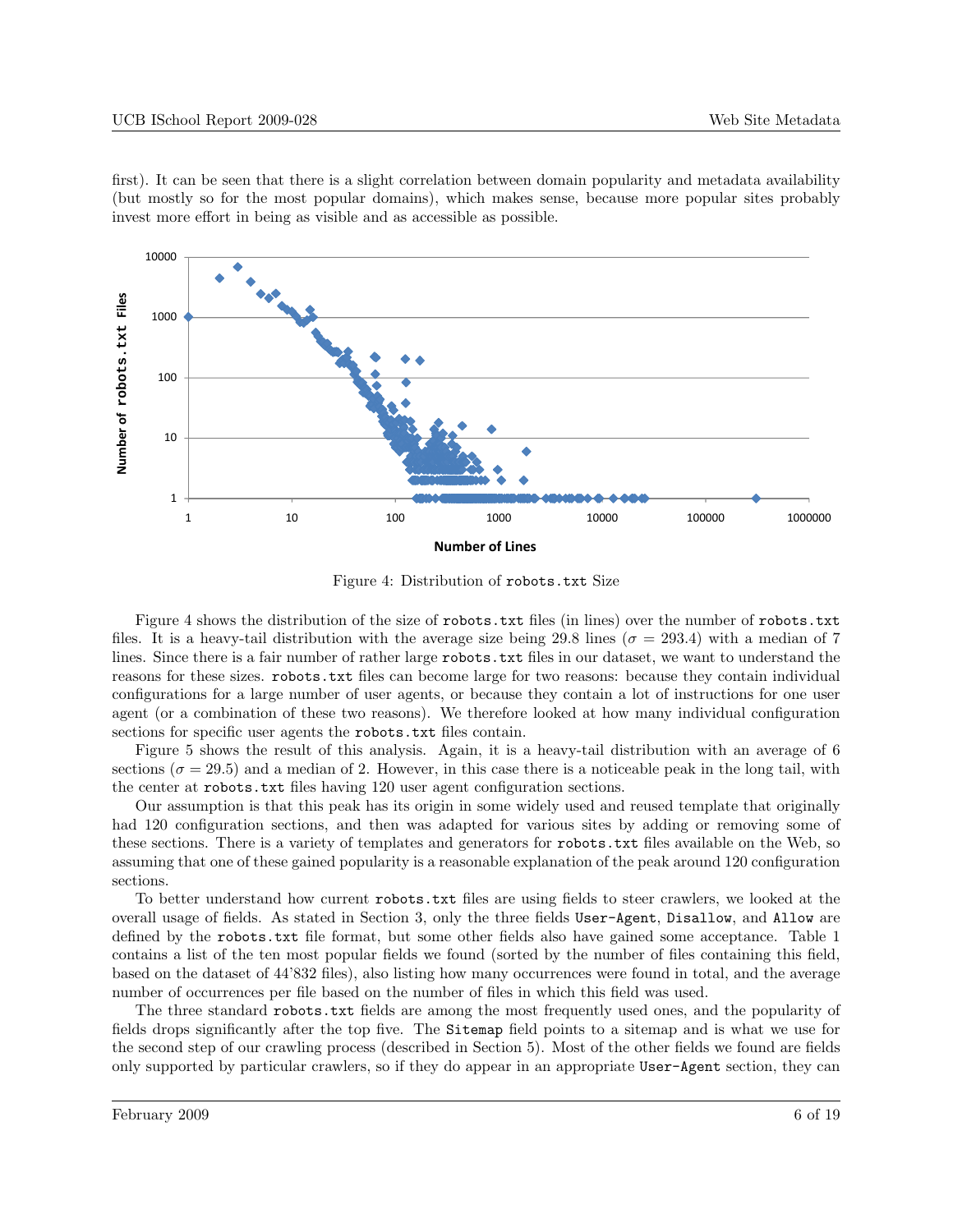<span id="page-6-0"></span>

**Number of User‐Agent Sections**

|     | <b>Field Name</b> | $\#\text{Files}$ | $\#\text{Fields}$ | Fields/File |
|-----|-------------------|------------------|-------------------|-------------|
| 1.  | User-Agent        | 42'578           | 225'428           | 5.29        |
| 2.  | Disallow          | 39'928           | 947'892           | 23.74       |
| 3.  | Sitemap           | 6'765            | 10'979            | 1.62        |
| 4.  | Allow             | 3'832            | 23'177            | 6.05        |
| 5.  | Crawl-Delay       | 2'987            | 4'537             | 1.52        |
| 6.  | Noindex           | 905              | 2'151             | 2.38        |
| 7.  | Host.             | 728              | 758               | 1.04        |
| 8.  | Request-Rate      | 121              | 127               | 1.05        |
| 9.  | Visit-Time        | 89               | 102               | 1.15        |
| 10. | ACAP-Crawler      | 71               | 234               | 3.30        |

Figure 5: User-Agent Sections per robots.txt File

Table 1: Popular Fields in robots.txt Files

control that particular crawler. One exception to these crawler-specific fields are ACAP-prefixed fields, which are part of the Automated Content Access Protocol (ACAP). ACAP is an initiative of content providers to extend the robots.txt format so that it is possible to express more specific policies about the crawled content, mostly about access and usage permissions for copyright-protected content.

The statistics shown in Table 1 are influenced by the fact that typically, for one User-Agent, there are a number of Disallow rules specifying the URI prefixes that should not be crawled by that particular crawler. To better understand the complexity of these rules, and how much of a site's structure they expose in terms of specifying relevant URI spaces, we looked at the size of User-Agent sections, meaning those sections of a robots.txt files which are specifying Disallow (and maybe other) rules for one specific User-Agent. These sections are limited by User-Agent fields, or by the end of the robots.txt file. Figure [6](#page-7-0) shows the results of this analysis.

The total number of User-Agent sections we found is 202'332. 33'589 User-Agent sections (16.6%) had no Disallow rules at all (not shown in Figure [6](#page-7-0) because of the logarithmic axis). This may be due to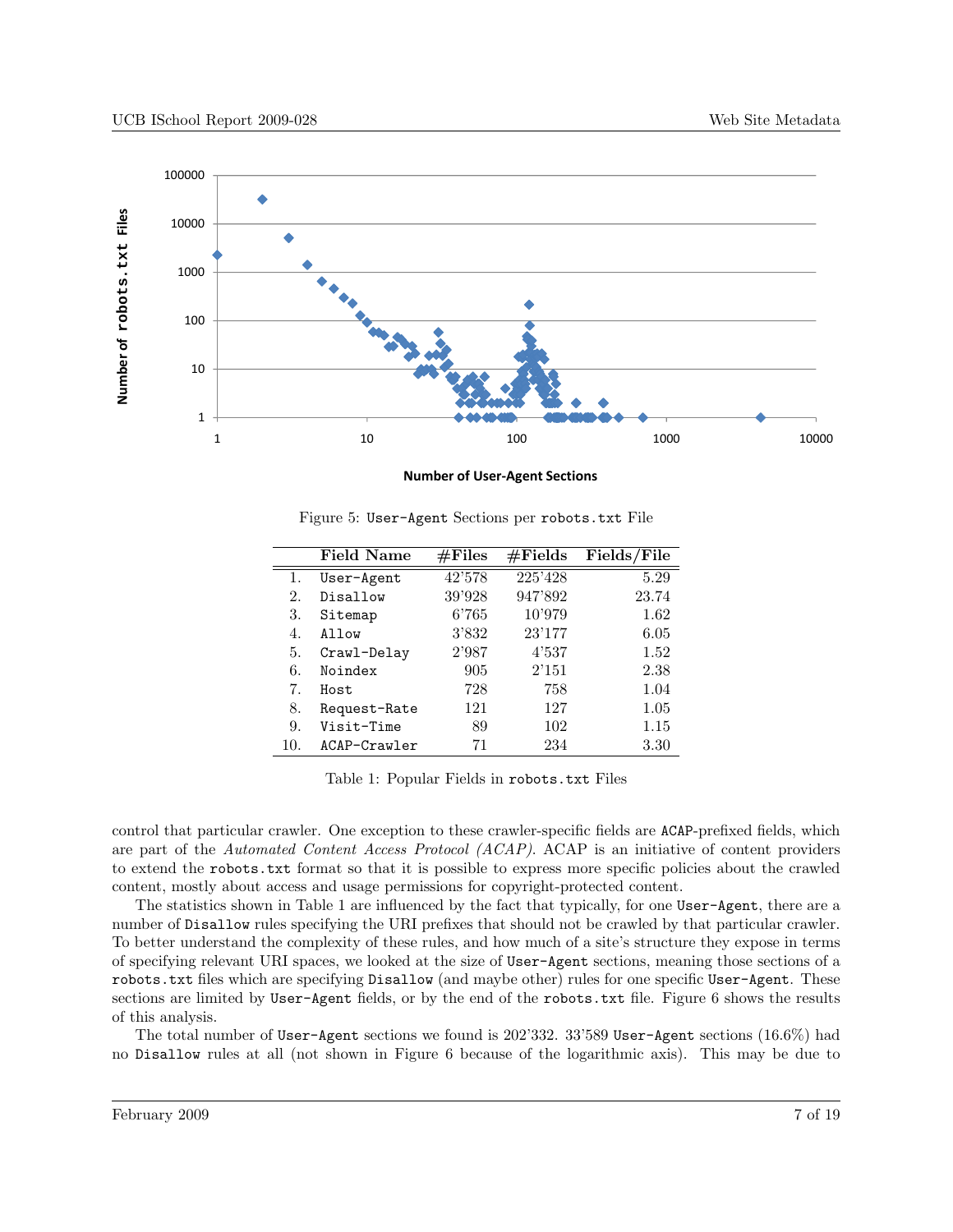<span id="page-7-0"></span>

Figure 6: Disallow Rules per User-Agent Section

the fact that they were actually empty, or contained rules other than Disallow, such as the ACAP rules mentioned above. Apart from these User-Agent sections containing no Disallow rules, the distribution shows a heavy-tail pattern, with the number of User-Agent sections containing one Disallow rule being an outlier (138'695 or 68.5%). There also is one outlier in the other direction with one User-Agent section containing 153'540 Disallow rules.

The idea of robots.txt most often is to restrict crawlers from certain pages and paths on a site. This can make sense because of pages that are frequently updated, because of pages that contain content that should not be indexed (e.g., because of copyright issues), or because of crawlers that interact with the server in unfortunate ways when retrieving pages. This means that while some configurations in robots.txt files are global (i.e., apply to all crawlers), there are also some which are for specific crawlers only. We looked at the User-Agent fields in our dataset and counted the various strings listed there, trying to adjust for minor variations such as capitalization, whitespace, or version numbers.

Table [2](#page-8-0) lists the top ten User-Agent field values we found in our dataset (the total number of all fields was 225'304, the distribution of those fields across robots.txt files is shown in Figure [7\)](#page-8-0). \* is the catch-all value which is used to define rules applying to all crawlers; it is by far the most popular value. Mediapartners-Google is the crawler for sites participating in Google's AdSense program, and is the most frequently listed named crawler. wget and WebZIP are two similar "crawlers" which usually do not really crawl the Web, but instead are used to download the contents of a site; they are often used to download site contents for offline browsing or post-processing.

Many crawlers do not reveal their identity and use fake User-Agent field values to cloak themselves as browsers. The Mozilla User-Agent value is the most frequently used one and thus is listed in many robots.txt files; but if a crawler is misbehaving in the sense that it does not properly reveal its identity, it is unlikely that it will be sufficiently well-behaving to respect robots.txt configurations. GoogleBot is Google's search engine crawler (it is using a different identity than the AdSense crawler mentioned earlier). Microsoft URL Control is a default identity used within various Microsoft Web tools, and developers can either change that when they develop software using these tools, or leave it at its default value. WebBandit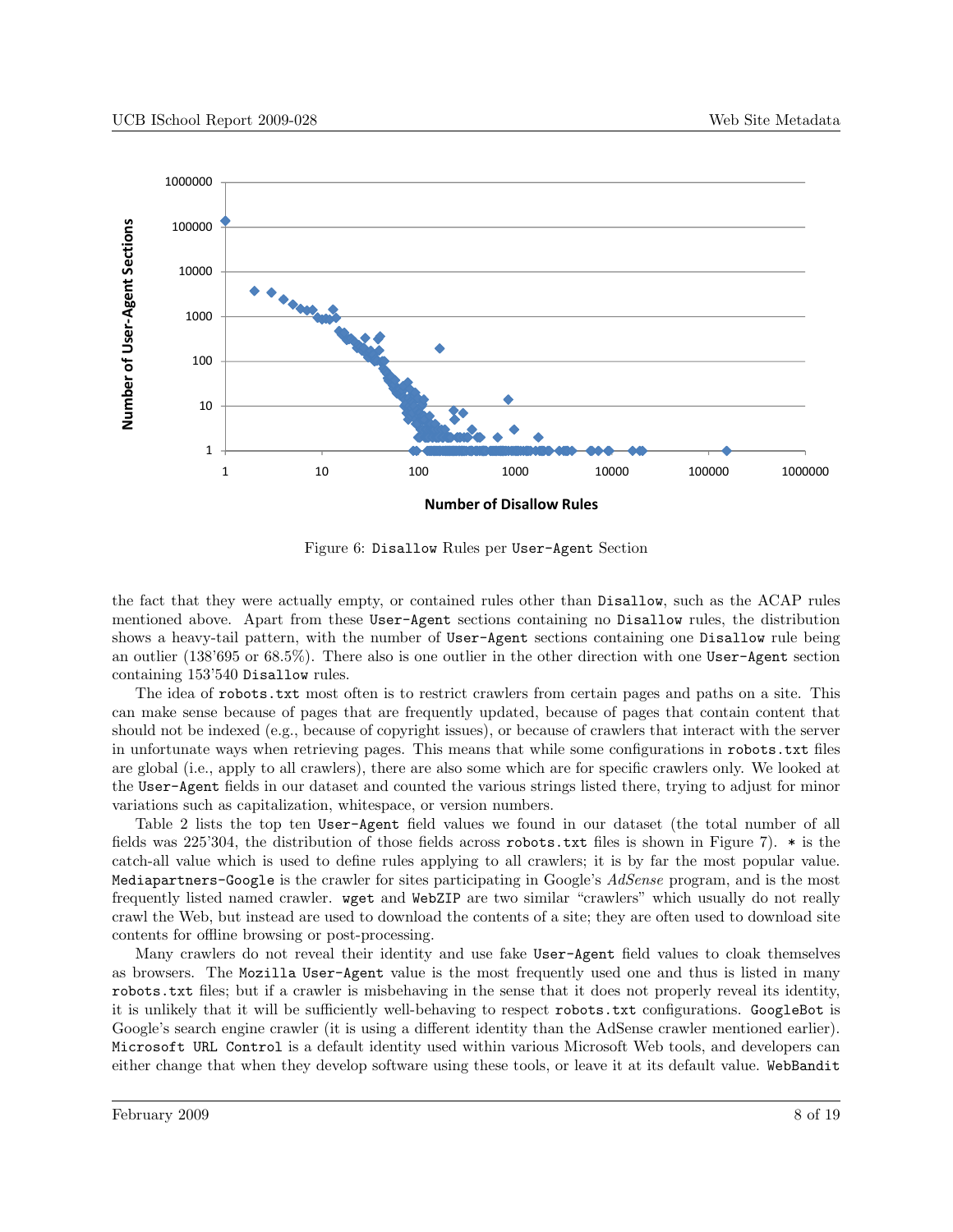<span id="page-8-0"></span>

|     | User Agent            |        | <b>Occurrences</b> |
|-----|-----------------------|--------|--------------------|
| 1.  | $\ast$                | 46'645 | 20.70%             |
| 2.  | Mediapartners-Google  | 3'825  | 1.70%              |
| 3.  | wget                  | 3'787  | 1.68%              |
| 4.  | WebZIP                | 3'014  | 1.34%              |
| 5.  | Mozilla               | 2'696  | 1.20%              |
| 6.  | GoogleBot             | 2'694  | 1.20%              |
| 7.  | Microsoft URL Control | 2'647  | 1.17%              |
| 8.  | WebBandit             | 2'271  | 1.01%              |
| 9.  | lwp-trivial           | 2'227  | $0.99\%$           |
| 10. | MIIxpc                | 2'180  | 0.97%              |

Table 2: Popular User-Agents in robots.txt Files

is a tool similar to wget and WebZIP, in most cases not used as a crawler, but for targeted downloads of Web content.  $l$ wp-trivial is the default name used by the Perl module LWP::Simple. MIIxpc is a crawler about which there is no public information available, but apparently it is active enough to be listed in many robots.txt files.



Figure 7: Distribution of User-Agent Field Values

Figure 7 shows the distribution of occurrences of User-Agent fields. The horizontal axis linearly lists all 4'483 distinct User-Agent fields we found (Table 2 lists the top ten) sorted by the number of occurrences. It can be seen that more than half of the User-Agent values only occur once. The tableau in the distribution at about 1'000 occurrences (as magnified in the figure) is something that we believe to be caused by robots.txt files being created using templates or generators, which usually just present a list of predefined User-Agent values, and therefore the values available there will show up in many template-based or generated files.

The fact that many crawlers are only mentioned once or a small number of times can be explained by the fact that a particular crawler might have had problems with the setup of a certain Web site, which then blocked access to that crawler by adding it to its robots.txt file. However, this depends on the assumption that this would be a badly behaving crawler which is just poorly implemented, putting undue strain on a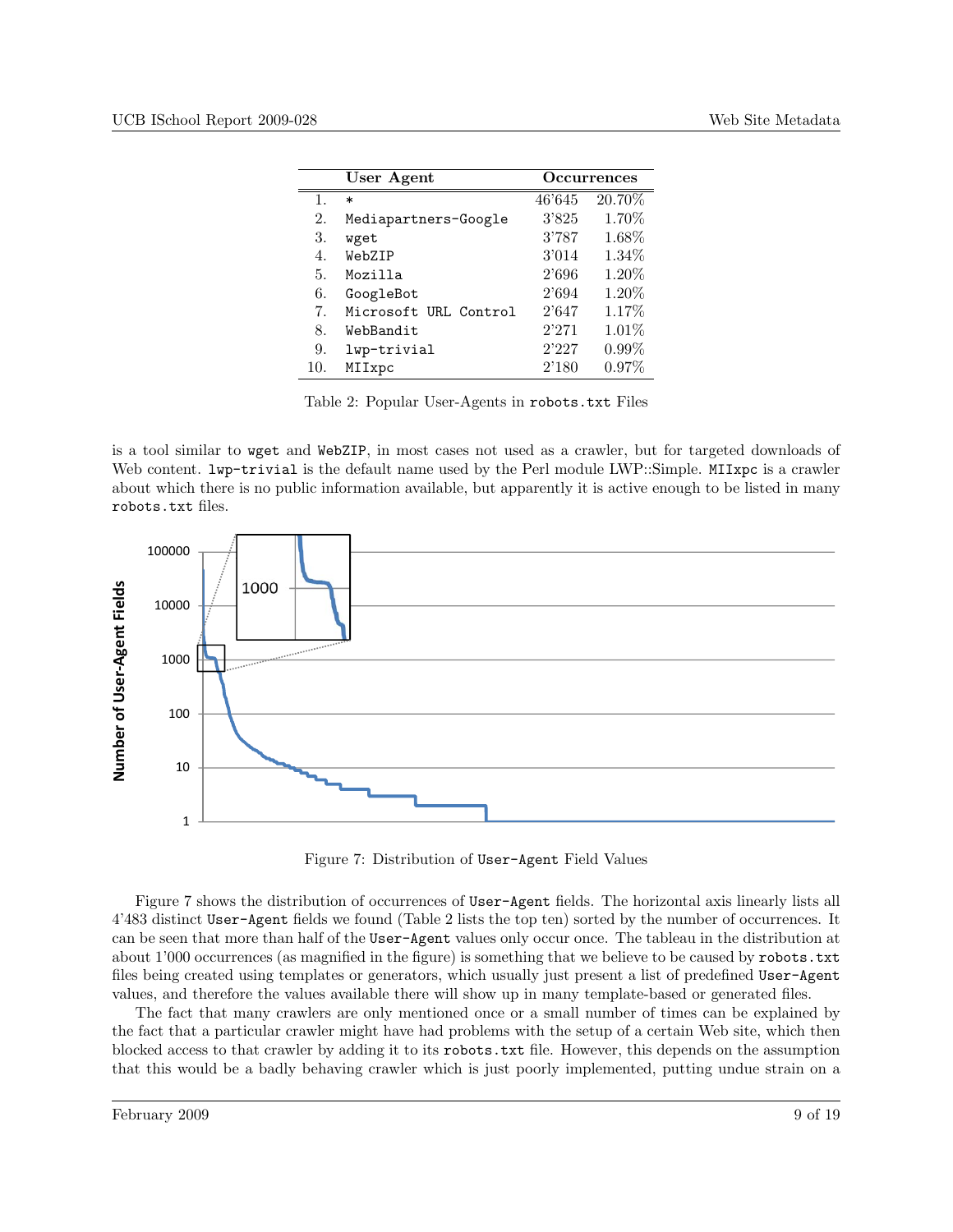<span id="page-9-0"></span>server, but still well-behaving in the sense that it respects robots.txt. In addition, there are badly behaving crawlers which do not even respect robots.txt, in which case they need to be blocked at the HTTP or TCP level, implementing blocking based on HTTP User-Agent headers or even IP addresses. Limitations sites enforce for this latter kind of crawler do not show up in robots.txt files.

These considerations about crawler behavior and how they might be affected by robots.txt files are based on our static robots.txt analysis. Section [7](#page-15-0) discusses a more dynamic approach chosen by the BotSeer system, which observes dynamic behavior of crawlers by setting up honeypots.

### 5 Crawling for Sitemaps

Starting from the robots.txt files obtained as described in Section [3,](#page-2-0) the next step to get more complete Web site metadata is to crawl for the second Web site metadata format, the sitemaps format. As shown in Figure [3,](#page-4-0) the likelihood of a Web site providing sitemaps is much lower than that of it providing a robots.txt file, but on the other hand, the information found in sitemaps typically is more valuable, because it is much more specific in listing a Web site's actual page URIs, whereas robots.txt files typically only specify a small number of URI prefixes.

While we depend on sitemaps being available through robots.txt files, this only provides access to a subset of available sitemap information. Web sites can also directly make sitemaps available to crawlers by uploading them or pinging crawlers to download a sitemap. However, these two methods depend on the Web site explicitly cooperating with the crawler, and therefore is not available to crawlers which have to depend on publicly available information.



Figure 8: Overview of the Crawling Process

Figure 8 shows an overview of the complete crawling process as it starts with the domain dataset and eventually creates a dataset of Web page URIs from those domains. In the starting dataset of 44'832 robots.txt files, 6'268 files (14%) contained Sitemap fields, for a total of 10'029 fields (it is legal for robots.txt files to reference more than one sitemap file; we found one pointing to 530 sitemap files).

Figure [9](#page-10-0) shows the distribution of robots.txt files according to how many references to sitemaps they contained (robots.txt files with no references are not shown in this figure). The vast majority of robots.txt files (5'710 or 91%) specify only one sitemap reference, but there also is a considerable number of robots.txt files pointing to more than one sitemap file.

The sitemap format specifies two kinds of files: Index files and Sitemaps. Index files do not contain Web page URIs, they simply point to other sitemap files (they may point to index files, allowing hierarchies of index files); they always use an XML syntax. Table [3](#page-10-0) shows the levels of indirections found when crawling for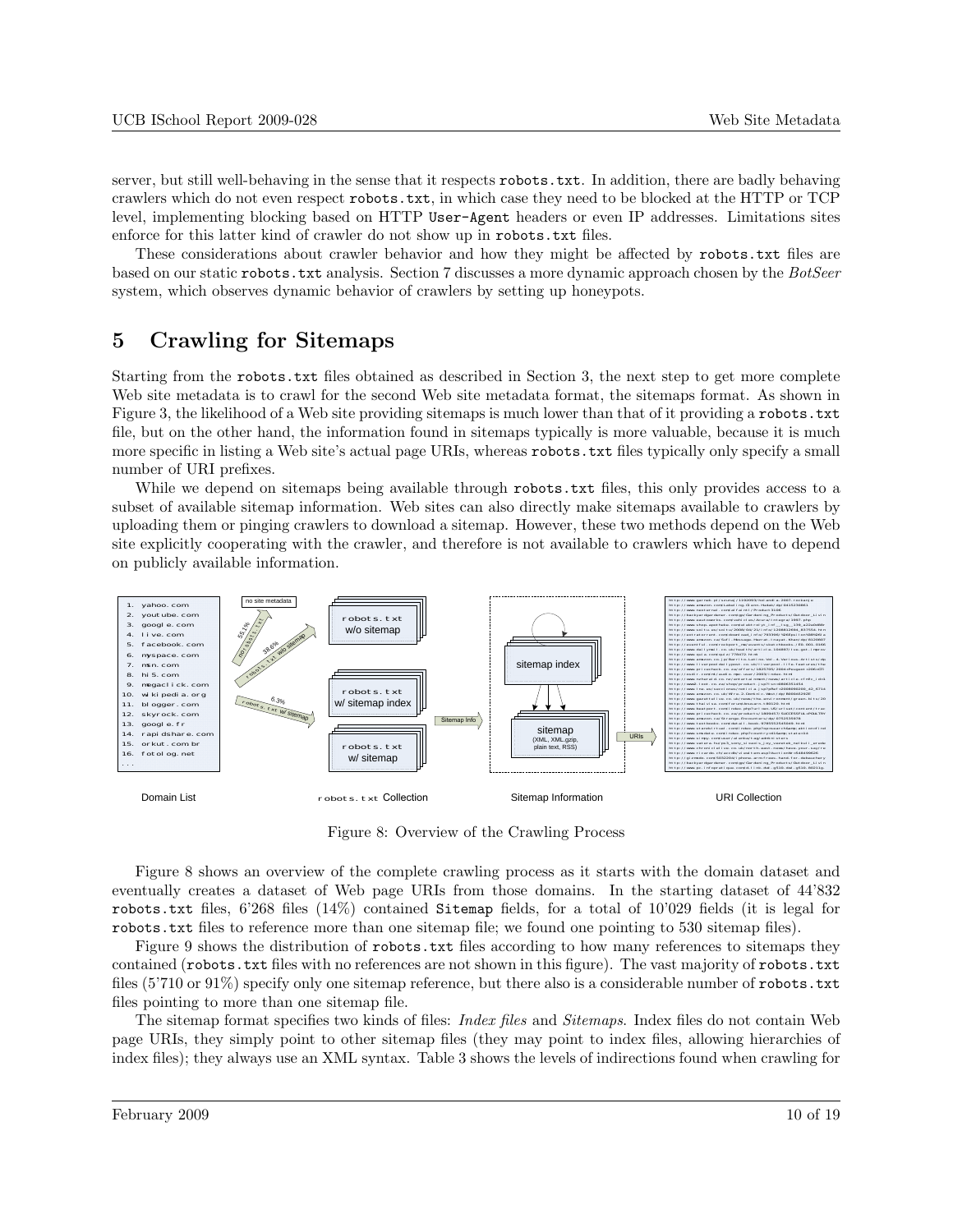<span id="page-10-0"></span>

Figure 9: Sitemap Fields per robots.txt File

| Level                                  |  |  |  |
|----------------------------------------|--|--|--|
| $\#$ Files 9'081 90'512 43'044 533 510 |  |  |  |

Table 3: Indirection Level of Sitemap Information

sitemap files, where the indirection level indicates how many index files had to be traversed to the ultimate sitemap file containing a site's page URIs.

Sitemaps can use XML, plain text, or a feed format (RSS 2.0 or Atom) as their syntax. Both kinds of sitemap files may be gzip-compressed. There are size limitations limiting a sitemap file to no more than 50'000 URIs and no more than 10MB in size. Furthermore, there are size limitations limiting an index file to no more than 1'000 URIs and no more than 10MB in size. For compressed files, these size limits apply to the uncompressed files.

The first task when crawling for sitemaps is to navigate sitemap indices and sitemap files, so that all sitemap information for a given site can be retrieved. Here is a collection of the most frequent error conditions when requesting or processing sitemap files:

- Sitemap Variants: The sitemap format does not explicitly support different variants of a sitemap to be made available. Some sites contain links to .xml and .xml.gz files with the same content, which results in duplicates and the necessity to deal with these.
- Syntax Issues: A number of sites (slightly more than  $1\%$ ) assumed that the URI for the sitemaps file(s) in the robots.txt file should be enclosed in angle brackets, probably because the format description for the sitemaps file format does show angle brackets and is not sufficiently explicit that these are not part of the actual syntax.<sup>6</sup> For our sitemaps data crawl, we removed the angle brackets and treated those URIs as if they had been correctly specified.

 $6$ The syntax to be used is described as "Sitemap: <sitemap location>" in the definition of how to specify a sitemap location in a robots.txt file.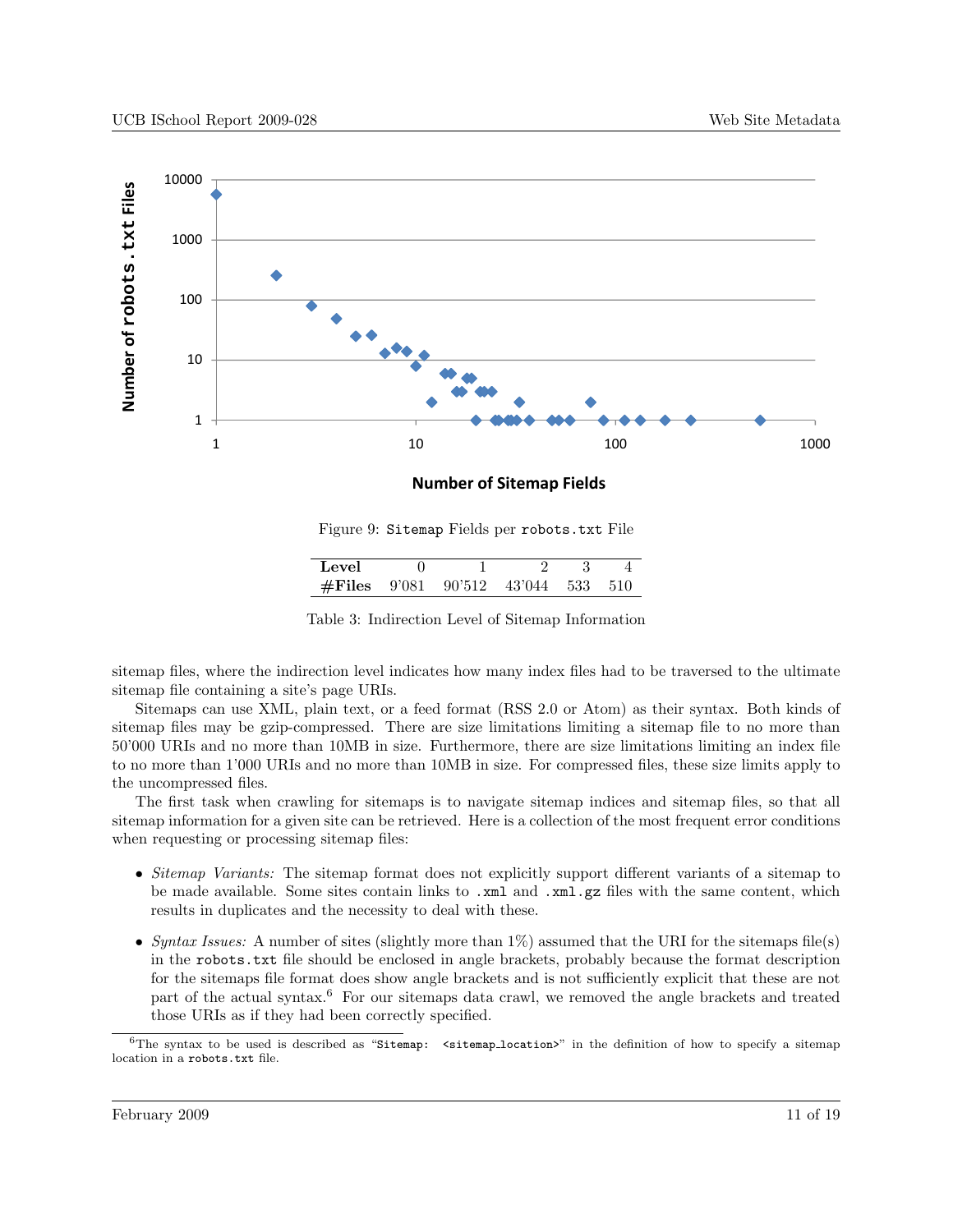- <span id="page-11-0"></span>• Attempted Sitemap Sharing: Many domains, especially those belonging to the same entity (for example, google.com and google.co.vn) attempt to share sitemap files. The sitemaps formats does not allow this kind of cross-site references, so it is up to the discretion of the crawler to ignore or use these shared sitemaps.
- Connection Problems: A number of servers did not properly close the connection, so that connections would remain open for a long time. Another problem were dropped connections. However, in the vast majority of cases, connections were handled properly by the crawled servers.

The sitemaps specification is silent on whether index files may point to index files, but since it is not specifically disallowed, it is probably allowed, and there are sites that make use of that assumption. As one example of sitemap information crawled from one company, Table 4 shows the number of sitemaps/sitemap indices for various amazon domains. It also shows the total number of URIs contained in these sitemaps.

| Domain       | $# \mathbf{S}$ itemaps | $\#\mathrm{URIs}$ |
|--------------|------------------------|-------------------|
| amazon.com   | 4'945                  | 119'346'271       |
| amazon.ca    | 2'980                  | 96'476'534        |
| amazon.co.jp | 2'933                  | 54'487'651        |
| amazon.co.uk | 3'177                  | 44'668'202        |
| amazon.fr    | 378                    | 15'571'351        |
| amazon.de    | 3'108                  | $226^{7}$         |

|  |  | Table 4: Sitemap Information about amazon Domains |  |  |  |
|--|--|---------------------------------------------------|--|--|--|
|--|--|---------------------------------------------------|--|--|--|

Amazon is a good example for the Deep Web motivation described in Section [1.](#page-1-0) Amazon has a large number of products available through it's Web site, but most pages are dynamically generated and not statically linked from anywhere. Thus, to make all of these pages available to crawlers, all of these product pages must be listed in sitemaps.

#### 5.1 Access Controlled Sitemaps

Starting from the 10'029 references to sitemap files found in robots.txt files, the crawling process produced 70'984 successful file downloads of 60'321 distinct files; there were also a number of errors, summarized in Figure [10.](#page-12-0) Most common errors were timeout errors, which is expected because of our strict 30s timeout policy. There were also a significant number of 404 (Unavailable) errors.

robots.txt files are usually openly available, and in principle, the same can be said about sitemaps. However, it seems that some of them are not only unavailable (as signaled by a 404 error), but access controlled. For 111 sitemap files, our crawler received 403 (Forbidden) responses. One interesting question is why sites might access control sitemap files, because we ran into various combinations of HTTP status codes and redirects which indicated that access control might be in place.

Sitemaps might expose more of a site's structure than a site would like to make public, for example a complete set of accounts if a social networking site exposes all accounts as URIs. One the one hand, the site might be interested to make these pages available to search engines; on the other hand, it might want to make harvesting of all the accounts a little less easy than just reading sitemaps. In this case, access control could be based on implicit authentication such as through well-know IP addresses of authorized crawlers. We don't think that access controlled sitemaps will use HTTP authentication, and we received only very few HTTP-level authentication responses in the form of 401 (Unauthorized).

<sup>7</sup>Many download errors were encountered.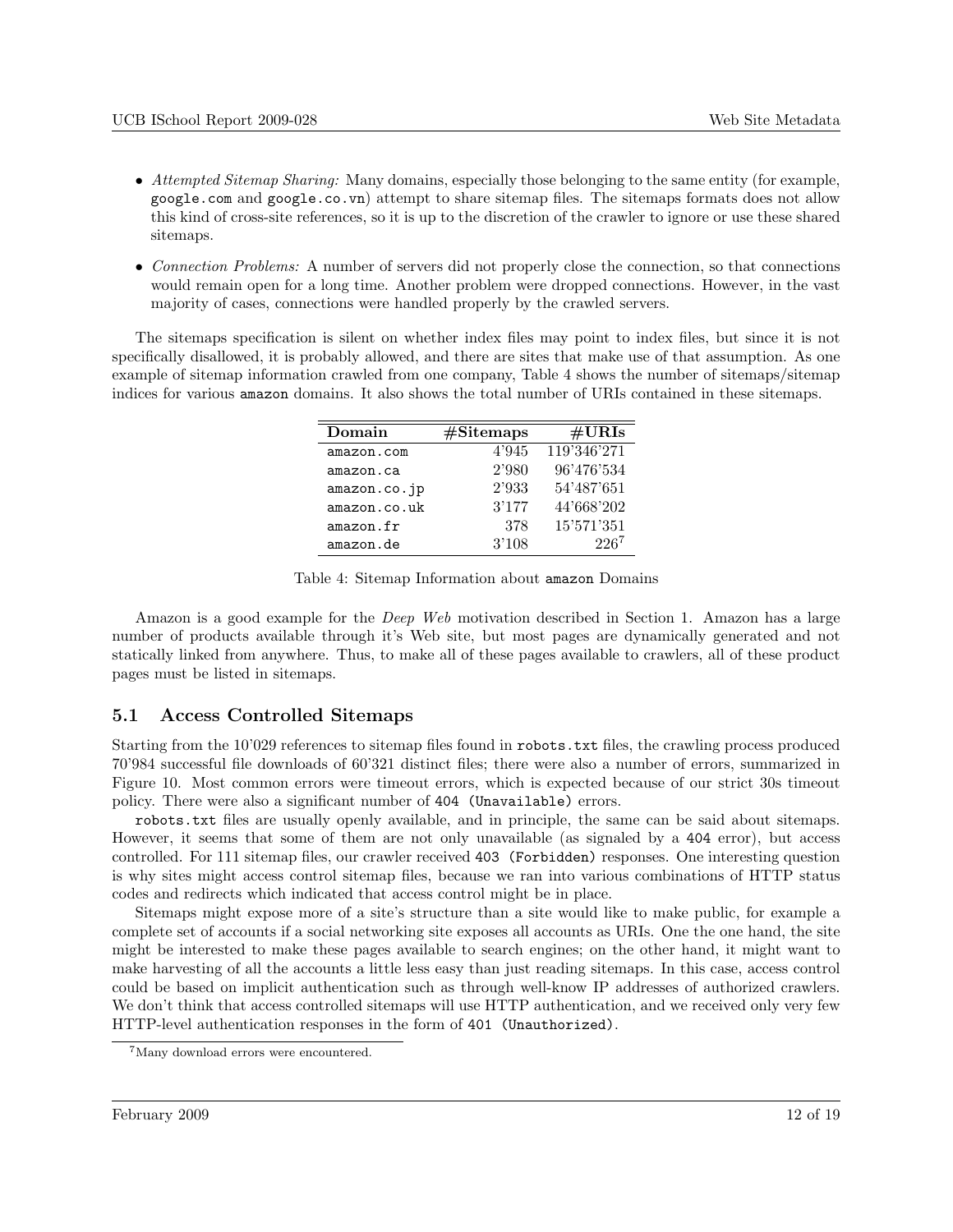<span id="page-12-0"></span>

Figure 10: Sitemap Download Errors Encountered

We believe that for brick and mortar businesses, there is probably little incentive to access control sitemap information, because the Web site is only providing representations for goods or services that extend beyond the Web. On the other hand, typical Web 2.0 businesses often do not provide any physical goods or services, so for them, the Web representations often are close to the essence of what they are and do. For these businesses, exposing this information in a machine-readable way is a more critical decision, and therefore they might make the decision to only disclose it to trusted clients, such as crawlers of major search engines.

### 6 Sitemaps Data Analysis

A somewhat surprising discovery is that some big sites do not have any sitemap information. ebay and yahoo are two examples. Contrast ebay to amazon, which has by far the largest number of page URIs in its sitemaps. Furthermore, many big sites are only marginally present: Our crawler discovered only 147 URIs for microsoft. The reason for this is that Microsoft specifies sitemaps for only a small fraction of its site.



Figure 11: Distribution of Sitemaps Across Domains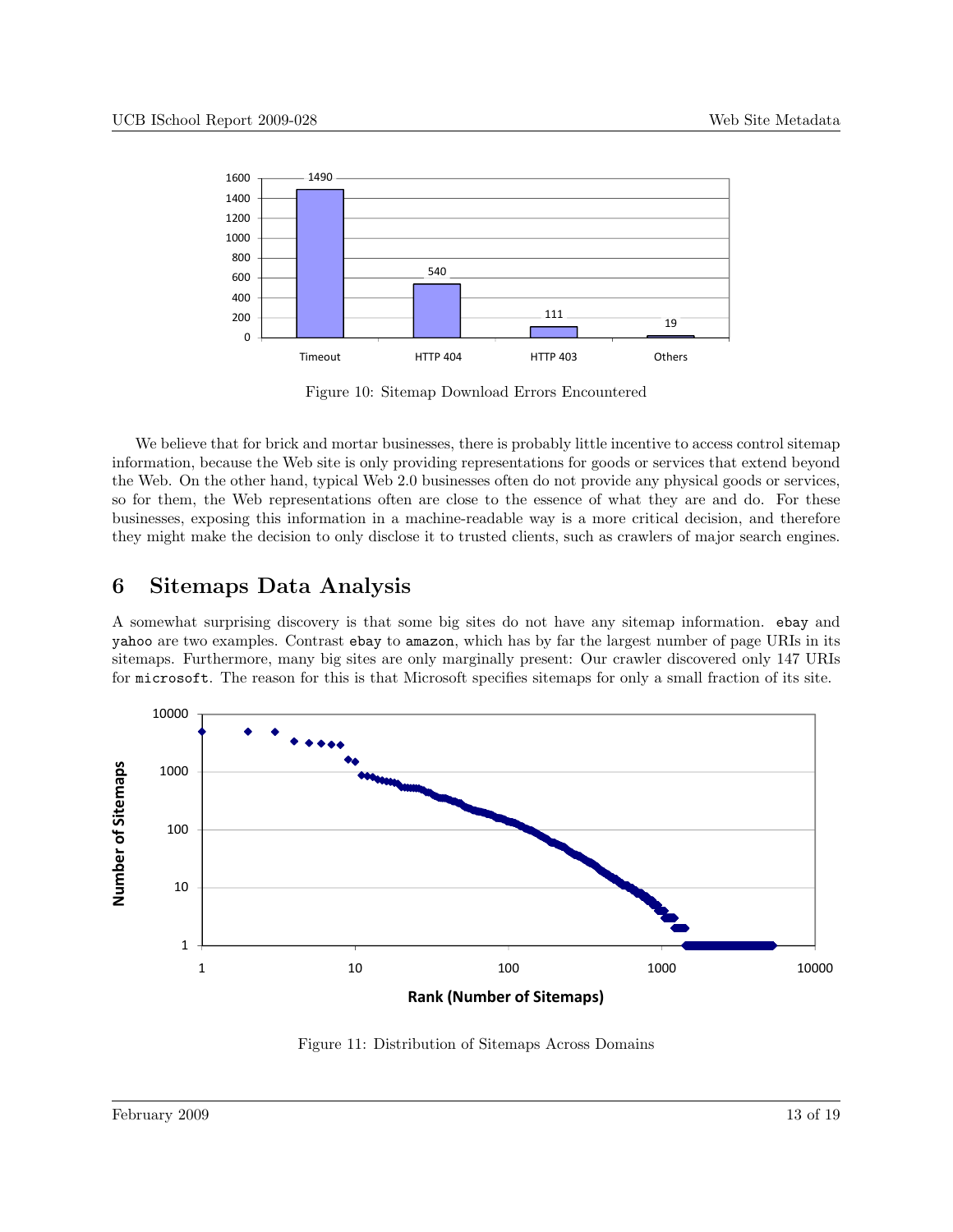To better understand the usage of sitemap files, it is interesting to look at how many sitemap files an average domain has, and what the distribution is of the number of sitemap files for those domains using sitemaps. Figure [11](#page-12-0) shows this distribution. The horizontal axis shows the rank of a domain in terms of the number of sitemap files this domain uses. The vertical axis shows the number of sitemap files for that domain. Of the 5'303 domains included in that figure, the majority (3'880 or 73.2%) use just one sitemap file; but there is a heavy-tail distribution of domains using more than just one sitemap file. Furthermore, there is a small number of outliers which use an exceptionally high number of sitemap files.

|     | Domain             | $# \text{Sitemaps}$ |
|-----|--------------------|---------------------|
| 1.  | pricecheck.co.za   | 5'006               |
| 2.  | ricardo.ch         | 5'000               |
| 3.  | amazon.com         | 4'945               |
| 4.  | mailonsunday.co.uk | 3'395               |
| 5.  | amazon.co.uk       | 3'177               |
| 6.  | amazon.de          | 3'108               |
| 7.  | amazon.ca          | 2'980               |
| 8.  | amazon.co.jp       | 2'933               |
| 9.  | alacrastore.com    | 1'644               |
| 10. | motofakty.pl       | 1'505               |

Table 5: Top 10 Domains for #Sitemaps/Domain

Table 5 shows the top ten domains in terms of number of sitemaps.<sup>8</sup> While amazon, ricardo (an auction site), and pricecheck are somewhat expected, somewhat surprising is the presence of the news site mailonsunday, which seems to have one sitemap file per calendar day. Each file lists the articles that were published on that day. This example contrasts the variance in sitemap organization: amazon uses a large number of sitemap files because of its sheer size; mailonsunday uses a large number of files in order to better organize its URIs in sitemaps. We discuss the distribution of URIs per sitemap in detail below.

Continuing from the question of sitemap files per domain (as shown in Figure [11\)](#page-12-0), the next question then is how many URIs are eventually listed in these files? Figure [12](#page-14-0) shows the distribution of domains based on how many URIs are specified for them in sitemap files (vertical axis), and how many domains with this many URIs exist. The horizontal axis then ranks the domains according to the number of URIs for them. As shown in Table [4,](#page-11-0) amazon.com is the highest ranked domain listing 119'346'271 URIs in its sitemap files (in fact, the top three ranked domains in this figure are the top three domains from Table [4\)](#page-11-0). Another way to look at the same dataset and distribution would be to ask how much of the entire set of URIs contained in sitemaps (836'260'857 URIs) is covered by which share of sites publishing large sitemaps.

Figure [13](#page-14-0) shows this coverage of the complete URI dataset by ranking how much domains contribute to covering that dataset. It starts with amazon.com's 119'346'271 URIs, and continues to grow logarithmically until it gets to the point where domains only specify increasingly smaller URI sets and thus contribute almost nothing to the overall coverage. Since the plot is a straight line, it shows that the distribution of URIs across domains is neither exponential  $y = e^{\lambda x}$  (in which case, this distribution would have been skewed with more weight toward the origin) nor a power law  $y = x^{-\lambda}$  (in which case, this distribution would have been skewed away from the origin).

To better understand how sitemap files are used on average, it is interesting to analyze the usage of sitemap files for managing large sets of URIs. Figure [14](#page-15-0) plots the number of URIs in sitemaps versus the number of sitemap files used for storing these URIs. In theory, there should be no data point above the 50'000 URI mark on the 1 sitemap file line, because of the 50'000 URI per sitemap file limit specified by the

<sup>8</sup>The top ten are the easily recognizable outliers visible in Figure [11.](#page-12-0)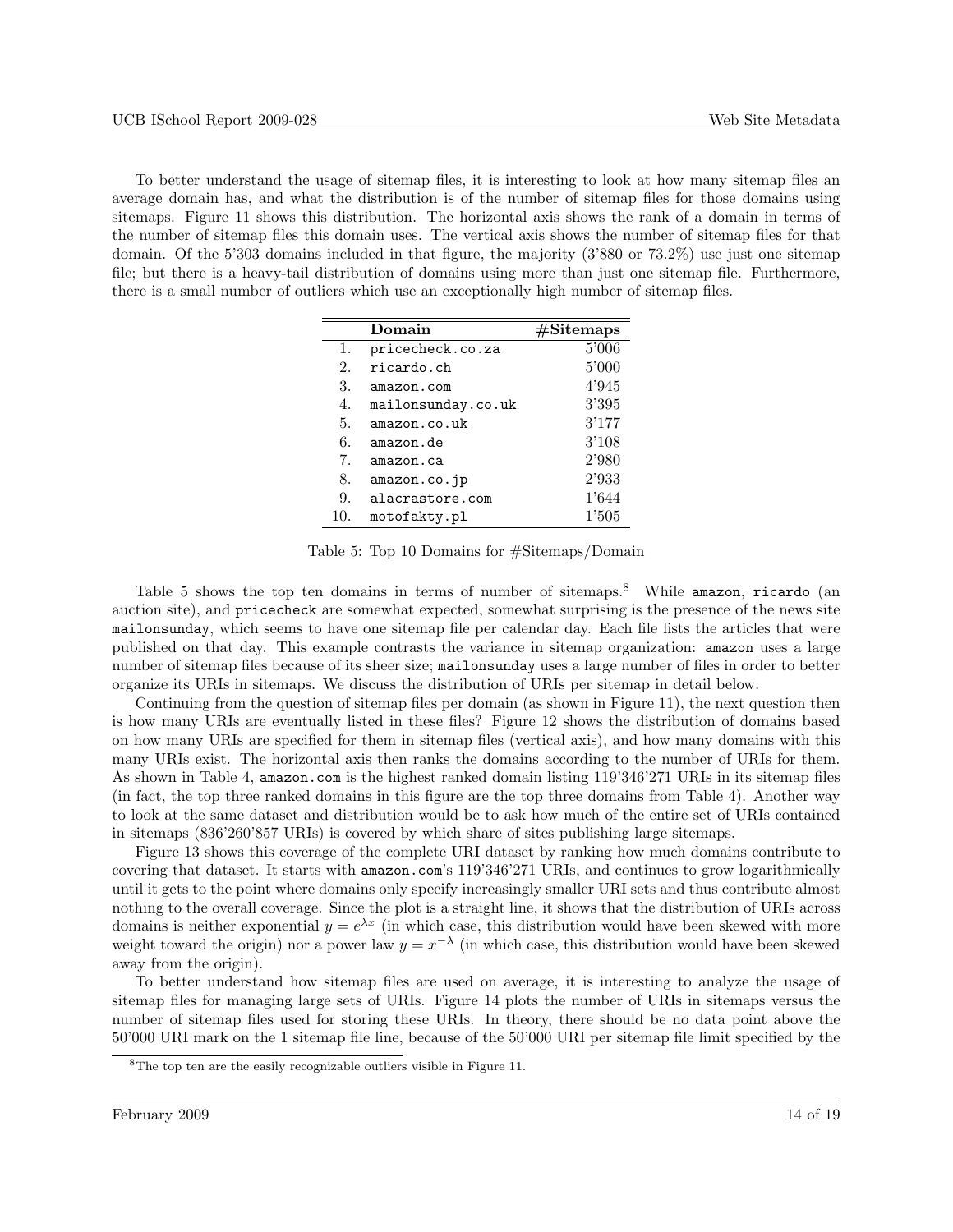<span id="page-14-0"></span>

Figure 12: Distribution of URIs Across Domains



Figure 13: Cumulative View of Figure 12

sitemaps format.

There is much diversity in how sites beyond 100'000 URIs divide their URIs into sitemap files. For example, pt.anuncioo.com has a sitemap file with more than 200'000 URIs.<sup>9</sup> On the other extreme, ricardo.ch divides its 549'637 URIs into 4'911 files. Really large sites tend to use uniformly large (usually close to the maximum size of 50'000 URIs) sitemap files. Some of the outliers in the bottom right part of the figure are

<sup>9</sup>Which is a violation of the sitemaps format that specifies a maximum of 50'000 URIs per file.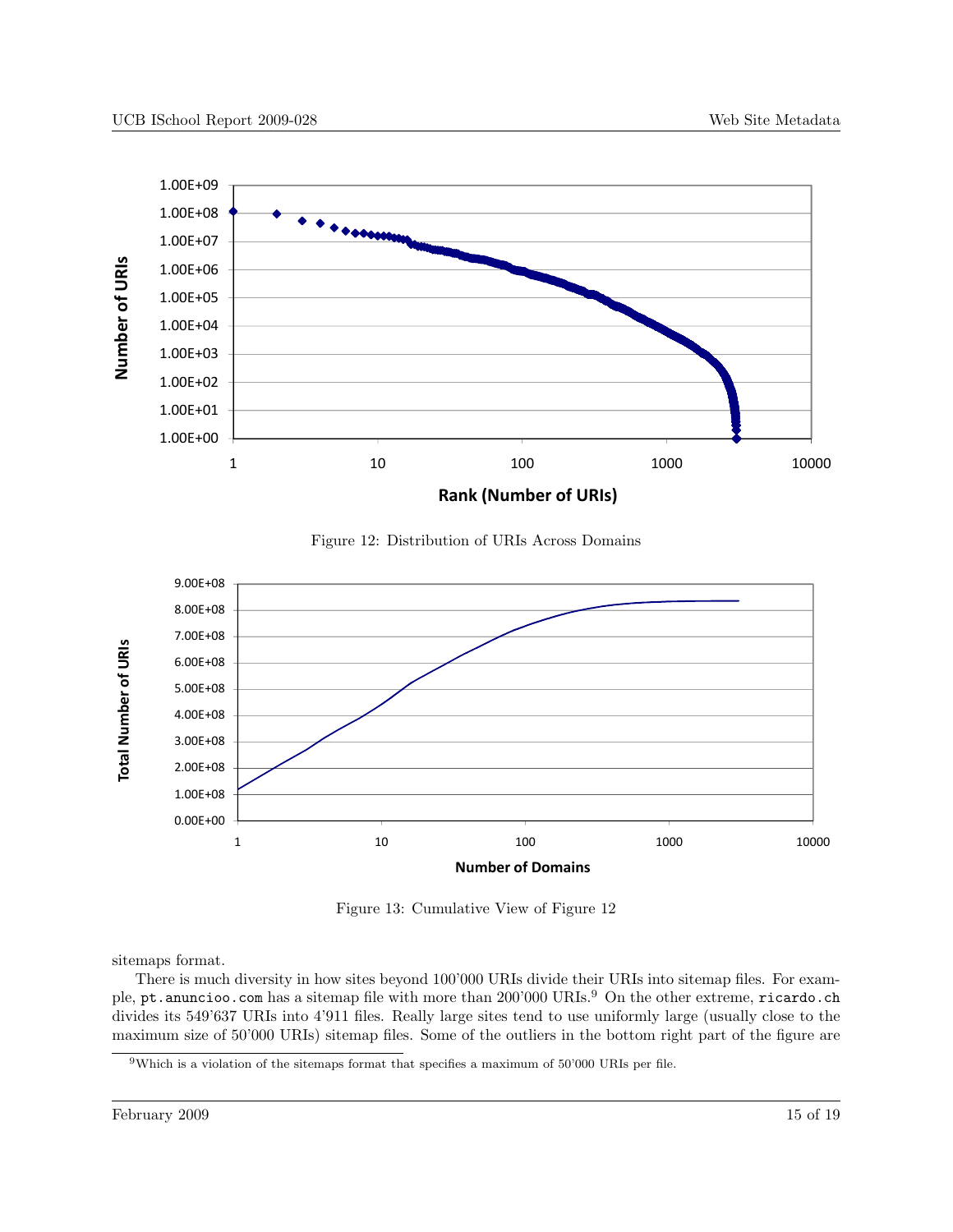<span id="page-15-0"></span>

Figure 14: Number of URIs vs. Sitemap Files

most likely caused by domains where we did have a substantial amount of sitemap files, but downloading the actual files (and then counting the URIs) failed due to timeouts.

As the final analysis of the sitemap data, Figure [15](#page-16-0) shows the distribution of the average number of URIs per sitemap file. Since the vertical axis is logarithmic and the horizontal axis is linear, it is clear that this distribution is mostly exponential, except at the tail, where it is super-exponential. Each data point in that figure is per domain, which explain data points with less than one URI per sitemap file; these are domains that use index files, but the count of actual page URIs was very low (which may be due to the sitemap access problems mentioned earlier).

# 7 Related Work

Regarding the analysis of robots.txt files, there is early work based on a rather small sample [\[3\]](#page-17-0) (164 sites), and a specific analysis of corporate Web sites [\[5\]](#page-18-0), also using a small sample (60 sites), and manual analysis of the results. This early work has been limited by much lower adoption of robots.txt files, and by the scale of the studies.

More recently, a study of initially only 8'000 sites [\[12,](#page-18-0) [13\]](#page-18-0) has been extended in the *BotSeer* project and now covers 13.2 million sites [\[11\]](#page-18-0). Their finding (in the initial 8'000 site study) of a 38.5% adoption rate of robots.txt files is a little bit smaller than our average of 45.1%, which might be explained by the study's date (October 2006), and also by the fact that the study did not start with the most popular domains, which probably have a higher adoption rate. At the time of writing, the BotSeer Web page reports 2'264'820 robots.txt files from 13'257'110 Web sites, which translates to a 17% adoption rate; this considerably lower number may be explained by the fact that the large set of Web sites necessarily contains many rather small sites, which in many cases do not configure robots.txt files. In addition to crawling for robots.txt files, BotSeer is able to look at the dynamic behavior of crawler by setting up honeypot sites. These sites use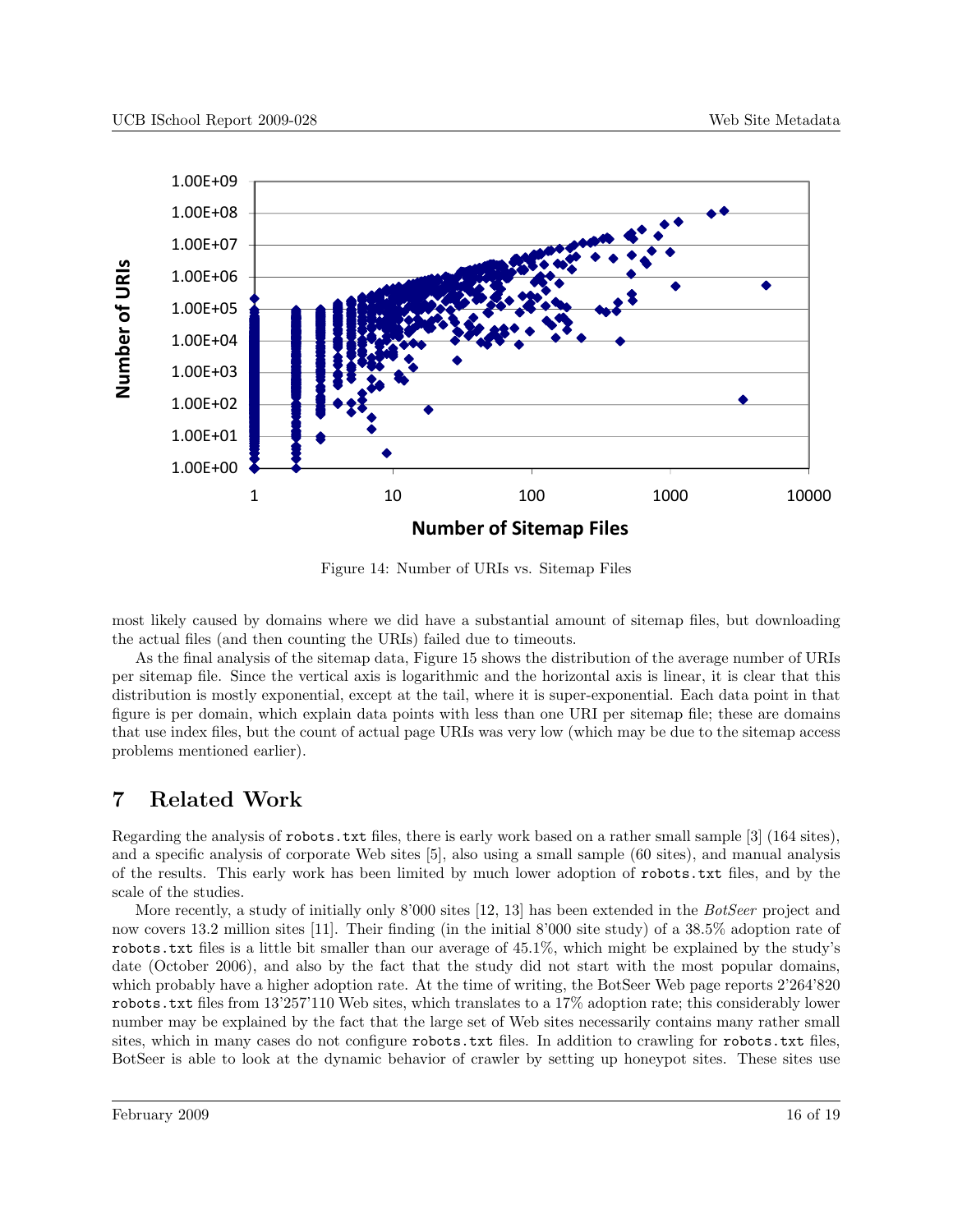<span id="page-16-0"></span>

Figure 15: Average URIs per Sitemap File

robots.txt files and act as regular Web sites. BotSeer then logs how ethically crawlers act, i.e. how much of the restrictions defined in robots.txt they actually respect. This study of crawler behavior is something that is outside of our scope.

The Web Modeling Language (WebML) [\[2\]](#page-17-0) is an approach to capture the structure of a Web site in a declarative way; it thus would be an ideal starting point for publishing information about site's structure (we do not know how far WebML provides support for this functionality, though). More generally, almost all Content Management Systems (CMS) have metadata about a site's content and structure and many support exposing this as robots.txt and/or sitemaps. As a popular example, the Drupal CMS supports a module for publishing sitemaps (initially named *Google Sitemap*, the module has been renamed to *XML Sitemap*).

We believe that once the users of richer Web site metadata are there (in the form of crawlers or browsers), it will be easily possible for many Web sites to automatically make that information available. A study by DANIELSON [\[4\]](#page-18-0) has shown that a more structured overview of a Web site can help significantly in many tasks when interacting with a Web site; however, most approaches for Web site navigation only look at it as a per-site task, rather than looking at it as a fundamental way of how to interact with Web-based information.

To our knowledge, there is no related work in the overlap of the two areas described above, which is our eventual target area: The overlap of crawler-oriented site metadata often investigated in IR-oriented research, and the HCI-oriented question of how to make site metadata available to support navigational tasks on Web sites. Some prior work about looking at the Web graph in general [\[10\]](#page-18-0) does discuss some questions relevant for our approach, though (specifically, the "URL split" technique presented in that paper). Surprisingly, even the otherwise detailed Web Content Accessibility Guidelines (WCAG) [\[1\]](#page-17-0) say little about how to implement Web site navigation in an accessible may, they are mostly concerned with looking at individual Web pages.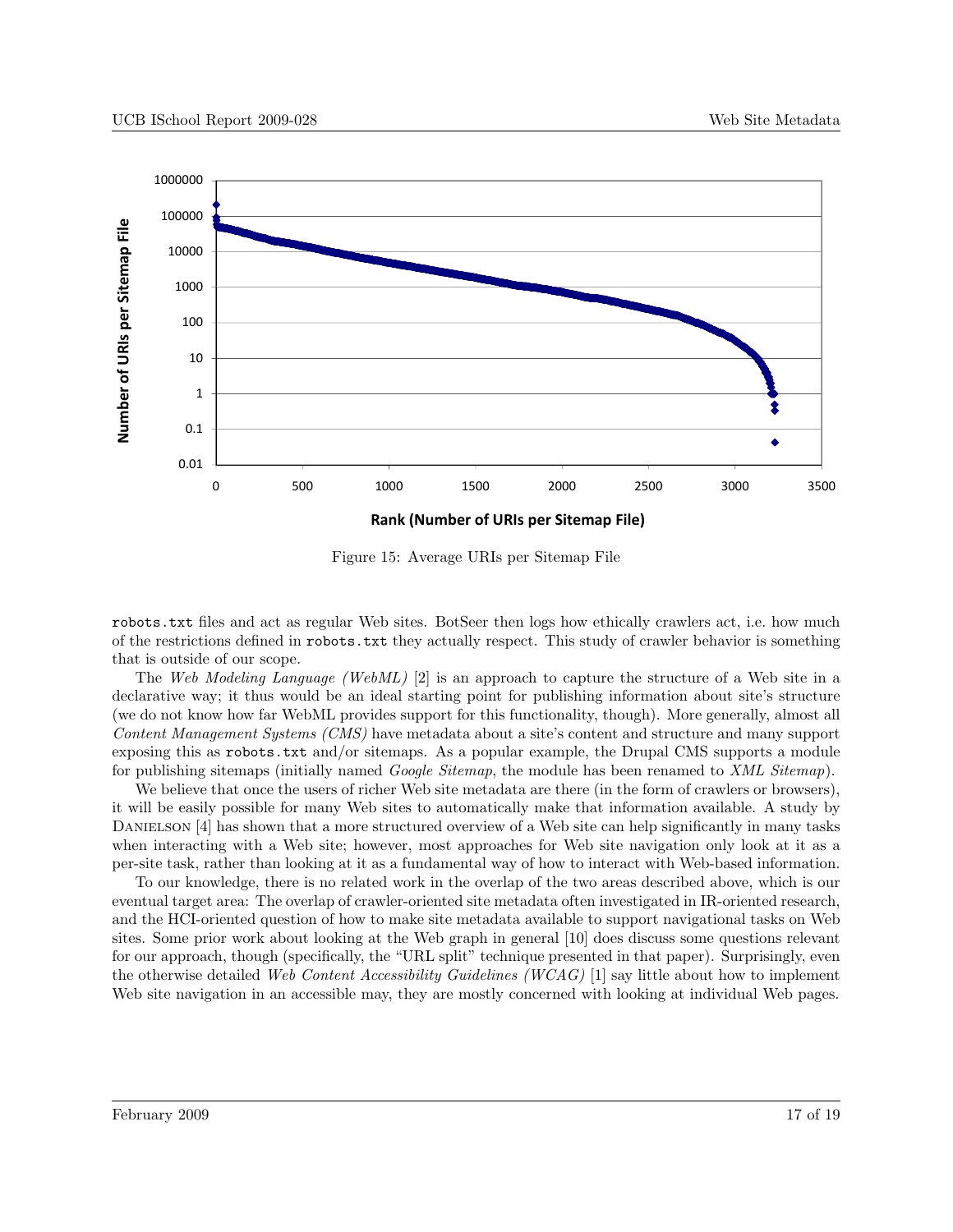### <span id="page-17-0"></span>8 Future Work

The work presented in this paper is the first stage of a research project that aims at making metadata about Web site structure available on the Web. We believe that this metadata should be available so that it can be used by clients. Our approach [\[14\]](#page-18-0) is twofold:

- 1. Data Mining: Based on the sitemap URIs, it is possible to construct a navigational sitemap of a Web site. We intend to employ approaches based on clustering of URI prefixes. This approach assumes that a site's URI structure reflects the site's navigational structure, and the important question is to find out how appropriate this assumption is, and whether it is possible to reliably detect whether the assumption is true for a given Web site or not.
- 2. Data Format: Based on the sitemaps format, we propose a format that can be used by Web sites to expose their navigational structure, if they want to do so. This site metadata can then be picked up by browsers and other clients, and typically will be more reliable than reverse-engineered data.

The next step beyond this is to set up an experimental service that provides access to data-mined navigational metadata, and to make that data available in a browser. A browser could use the two possible data sources mentioned above, first looking for authoritative navigational metadata provided by the site itself, and then accessing a third-party service inquiring about data-mined navigational metadata. This approach supports a transition strategy to a Web where sites can make their navigational metadata available, but if they don't do it, there still is a fallback provided by a third party.

# 9 Acknowledgements

We would like to thank Alexa for providing us with their dataset of the most popular  $100'000$  domains.

# 10 Conclusions

This paper presents detailed analyses of the current availability of Web site metadata. The analyses are based on a starting set of the 100'000 most popular domains, and use data these sites make available through their robots.txt files and sitemaps. The analyses show that there is a wealth of Web site metadata available, even though currently its sole purpose is to control and steer Web crawlers. Based on these analyses, we conclude that it is a promising research path to take a closer look at the properties of the available Web site metadata, and our future work proposes to do that with the specific goal of extracting navigational metadata (i.e., metadata intended to improve navigational access to Web sites).

# References

- [1] Ben Caldwell, Michael Cooper, Loretta Guarino Reid, and Gregg Vanderheiden. Web Content Accessibility Guidelines 2.0. World Wide Web Consortium, Recommendation REC-WCAG20- 20081211, December 2008.
- [2] Stefano Ceri, Piero Fraternali, and Maristella Matera. Conceptual Modeling of Data-Intensive Web Applications. IEEE Internet Computing, 6(4):20–30, 2002.
- [3] GRÉGORY COBÉNA, TALEL ABDESSALEM, and YASSINE HINNACH. WebWatching UK Web Communities: Final Report For The WebWatch Project. Technical Report British Library Research and Innovation Report 146, British Library Research and Innovation Centre, July 1999.